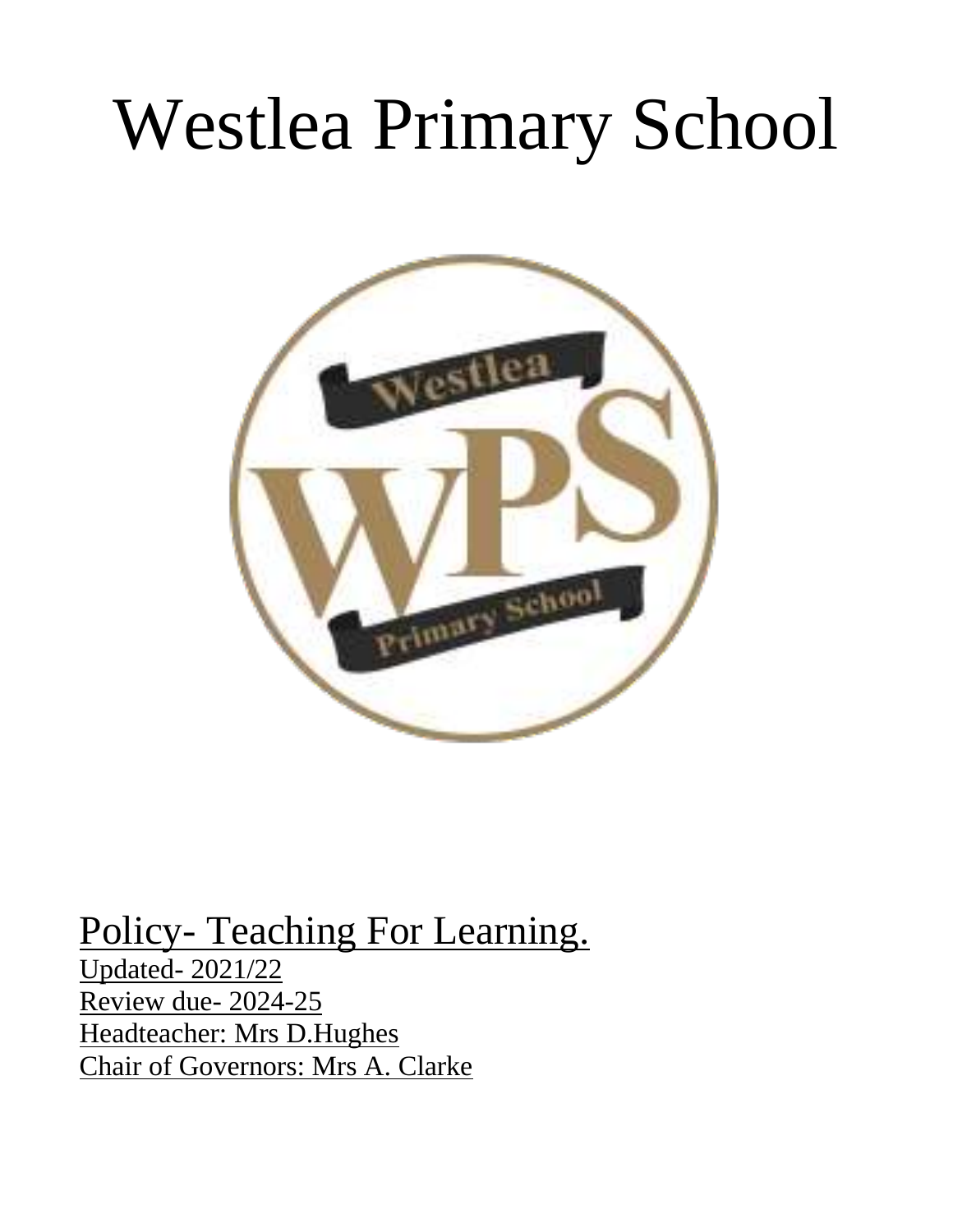We believe this policy relates to the following legislation:

- Education Act 1996
- Education Act 1997
- Standards and Framework Act 1998
- Education Act 2002

We believe we provide all staff with a framework for the highest quality teaching and learning in order to inspire all children to learn and achieve to the best of their ability. Through high quality teaching and learning, we will support pupils in developing the knowledge, understanding and skills that will enable them to fulfil their intellectual and personal potential and thereby help to prepare them to make a mature and critical contribution to society as an adult.

(Article 28 – the right to learn and to go to school)

We believe that the following key statements define high quality teaching:

- To set high expectations for all pupils.
- To talk regularly with learners about their learning and to listen to them.
- To ensure pupils know the learning objectives of all lessons and to know if they have achieved that objective.
- To be knowledgeable about what we are teaching.
- To reflect on our practice and challenge our own thinking.
- To ensure that we have a clear picture of our pupils' knowledge, skills and their level of understanding.
- To organise our classroom activities to encourage children to become successful learners through understanding how they learn.
- To deliver interesting, purposeful and exciting lessons with speed and challenge.
- To link lessons to real life situations and problems and with other subjects.
- To use open ended questioning techniques.
- To meet the needs of all learners by using different teaching strategies.
- To use paired learning opportunities.
- To formally and informally assess the attainment of our pupils.
- To use the outside environment as learning opportunities as much as possible.
- To use IT to support and develop learning.

We believe quality learning is reflected in the outcomes of the education experienced by the children and this is evident in their response, attainment and progress.

We believe high quality learning is achieved when pupils are:

- enthusiastic, attentive, responsive and on task;
- aware of classroom and school rules and abide by them;
- talking confidently and ask appropriate questions;
- confident in asking for help and support;
- aware of their achievements and what they need to do in order to improve;
- producing good quality work;
- knowledgeable about their learning;
- independent learners and stay on task;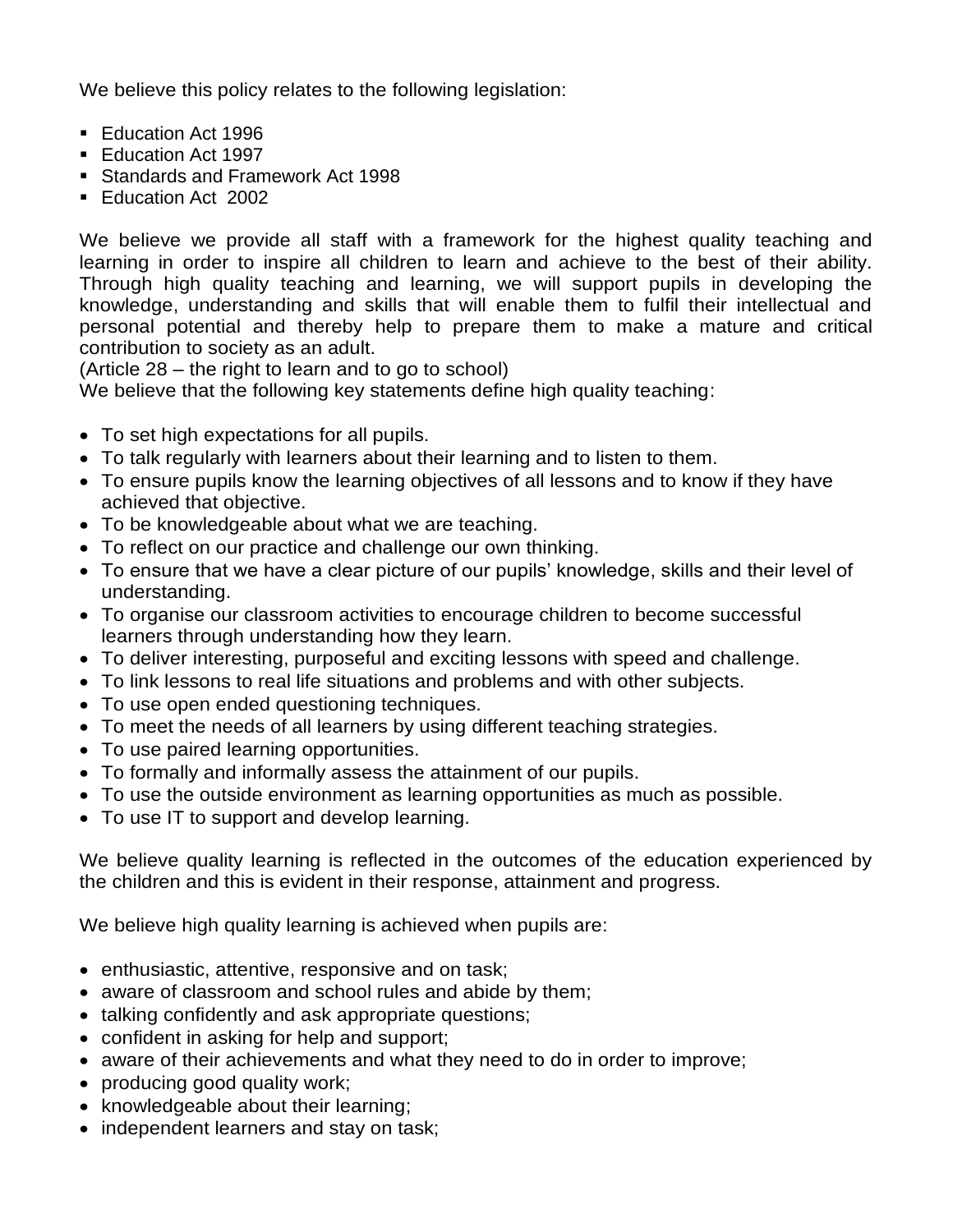• confident in helping others to learn

We are committed to providing challenge for all learners in order to enable them to succeed and reach the highest level of personal and academic achievement possible. Pupils will achieve this if we allow them to learn in a variety of ways, with differentiated activities, with pupils learning at different rates and who have different interests and abilities.

We want to develop an awareness and belief that all learners have the right to be challenged. We want to develop children to be resilient and excited learners who understand the need for challenge to progress. We want to develop a curriculum that provides effective challenge and a learning environment where children are encouraged to take risks and work hard to succeed.

We believe the learning environment makes a significant contribution to the quality of education provided. Therefore, we have created a learning environment that has been adapted from the Accelerated Learning in the Primary School approach in which:

- space is used effectively;
- **E** layout accommodates movement;
- resources are clearly labelled and accessible:
- display reflects current learning and is changed regularly;
- the environment offers challenge and opportunity for further learning;
- the needs of the children are catered for:
- **EXECUTE FIGURE:** resources are well maintained:
- children are encouraged to be creative independent learners and thinkers

We wish to work closely with the School Council and to hear their views and opinions as we acknowledge and support Article 12 of the United Nations Convention on the Rights of the Child that children should be encouraged to form and to express their views.

We as a school community have a commitment to promote equality. Therefore, an equality impact assessment has been undertaken and we believe this policy is in line with the Equality Act 2010.

We aim to be judged at least good in all school inspections by ensuring that standards for all pupils are higher than schools of a similar size and that standards continue to improve faster than the national trend.

We believe it is essential that this policy clearly identifies and outlines the roles and responsibilities of all those involved in the procedures and arrangements that is connected with this policy.

#### **Aims**

- To maximize children's learning potential.
- To promote high quality effective teaching.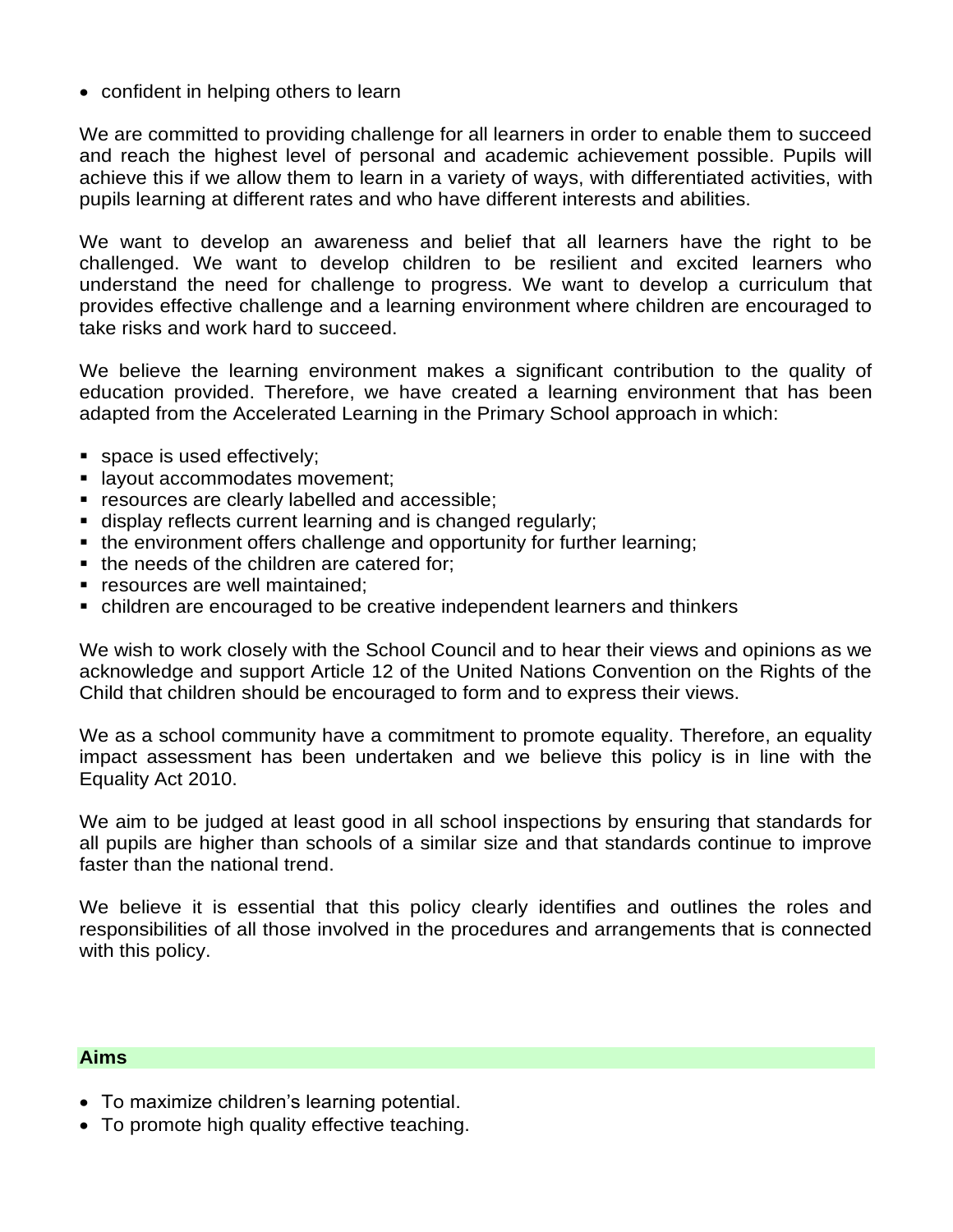- To achieve high quality learning.
- To develop an effective learning environment.
- To recognise and celebrate achievement, attainment and effort.
- To foster creativity, enthusiasm, enjoyment, motivation, independence and co-operation.
- To stimulate a desire for lifelong learning.
- To work with other schools and the local authority in order to share good practice in order to improve this policy.

#### **Responsibility for the Policy and Procedure**

# **Role of the Governing Body**

The Governing Body has:

- delegated powers and responsibilities to the Headteacher to ensure all school personnel and stakeholders are aware of and comply with this policy;
- responsibility for ensuring that the school complies with all equalities legislation;
- nominated a designated governor (Chair) to ensure that appropriate action will be taken to deal with all prejudice related incidents or incidents which are a breach of this policy;
- responsibility for ensuring funding is in place to support this policy;
- **Example 1** responsibility for ensuring this policy and all policies are maintained and updated regularly:
- **EX FESPONSIBILITY for ensuring all policies are made available to parents;**
- the responsibility of involving the School Council in the review of this policy;
- nominated a link governor to visit the school regularly, to liaise with the Headteacher and the coordinator and to report back to the Governing Body;
- responsibility for the effective implementation, monitoring and evaluation of this policy

# **Role of the Headteacher**

The Headteacher will:

- ensure all school personnel, pupils and parents are aware of and comply with this policy;
- **•** work closely with the link governor;
- **•** provide leadership and vision in respect of equality;
- **•** provide quidance, support and training to all staff;
- ensure a continuous professional development programme is in place for all teaching and support staff in order to develop teaching and learning throughout the school;
- ensure teaching staff have their statutory planning, preparation and assessment time;
- ensure all teaching and support staff are line managed;
- **EXE** arrange professional development meetings throughout the year;
- ensure all lessons are free from unnecessary interruptions;
- monitor teaching and learning across the school by:
	- $\triangleright$  lesson observations
	- $\triangleright$  questioning pupils
	- $\triangleright$  scrutiny of planning
	- $\triangleright$  scrutiny of pupil books
	- $\triangleright$  scrutiny of marking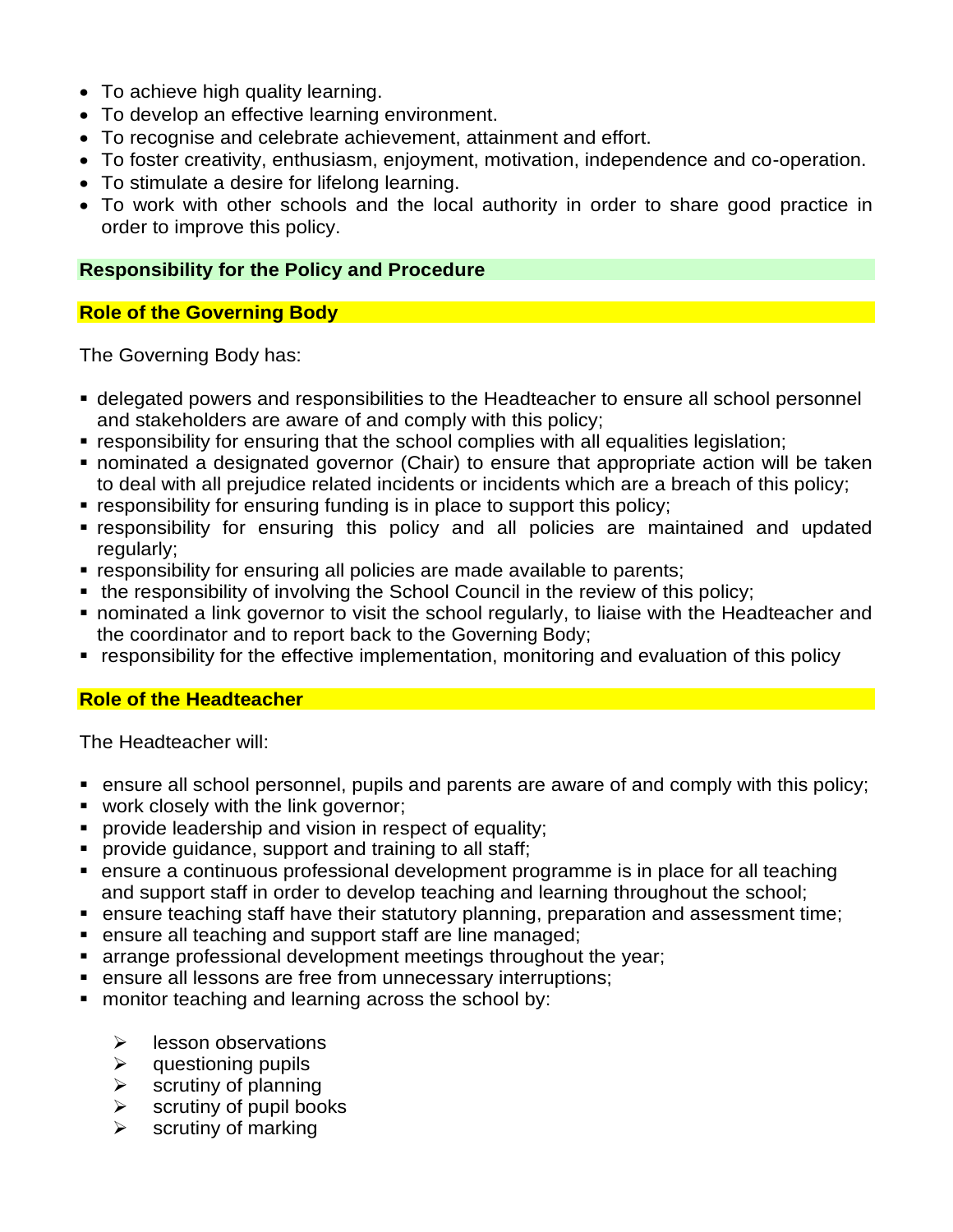- $\triangleright$  professional development meetings
- $\triangleright$  consulting parents
- $\triangleright$  ensuring pupils targets are challenging enough for all pupils
- $\triangleright$  analysing pupil targets to see if they have been met
- ➢ analysing and comparison of pupil performance data with school and national data
- make effective use of relevant research and information to improve this policy;
- **annually report to the Governing Body on the success and development of this policy**

#### **Role of the Nominated Governor (Chair)**

The Nominated Governor will:

- work closely with the Head teacher;
- ensure this policy and other linked policies are up to date;
- ensure that everyone connected with the school is aware of this policy;
- attend training related to this policy;
- **report to the Governing Body every term;**
- **EX annually report to the Governing Body on the success and development of this policy**

#### **Role of the Senior Leadership Team**

The Senior Leadership Team will:

- monitor the quality of teaching and learning across the school in conjunction with the coordinator;
- provide resources to support this policy;
- monitor the performance of pupils by analysing data and by discussion with class teachers;
- monitor the progress and development of this policy;
- assess the impact of this policy

#### **Role of Subject Coordinators**

Subject coordinators will:

- comply with all aspects of this policy
- undertake appropriate training;
- monitor and evaluate the quality of learning for their subject;
- report the main findings of monitoring to teaching staff and the head teacher;
- **E** implement the school's equalities policy and schemes;
- report and deal with all incidents of discrimination;
- **EXECTE:** attend appropriate training sessions on equality;
- report any concerns they have on any aspect of the school community

#### **Role Class Teachers**

All teachers will: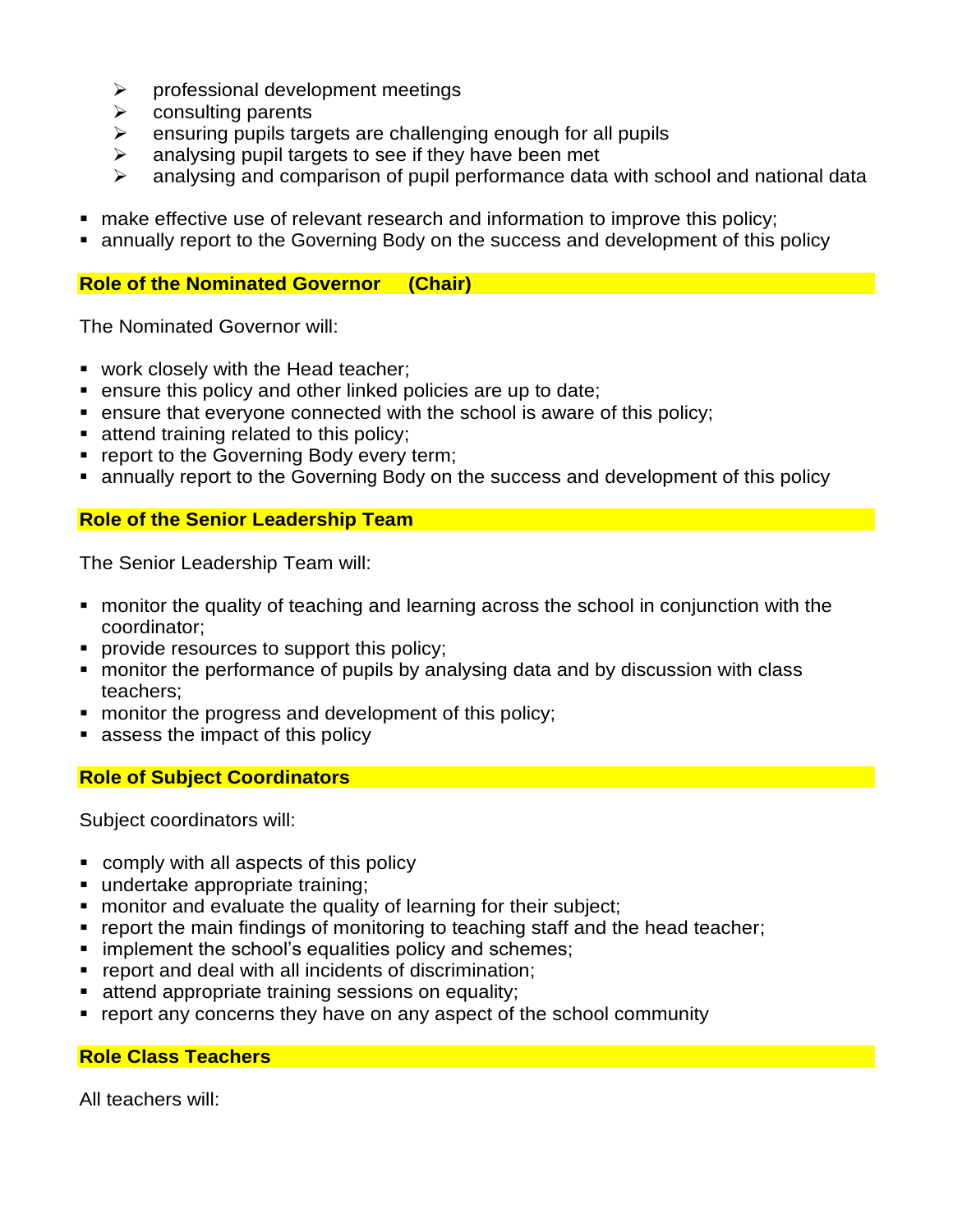- adhere to the teaching and learning policy;
- plan differentiated lessons which are interactive, engaging, of a good pace and have a three part structure namely:
	- introductory whole class session
	- quided / independent session
	- plenary session
- will plan lessons that have clear learning objectives, have activities that appeal to a range of learning styles, visual, aural and kinaesthetic and will provide challenge;
- plan learning which takes advantage of strong and meaningful links between subjects and to 'block' work to make effective use of time;
- use IT and interactive whiteboards as much as possible:
- inform parents each term on how they can support their child;
- **.** inform parents during termly parent-teacher consultations of their child's literacy and numeracy targets;
- **•** provide detailed annual report pupil reports;
- **organise literacy and numeracy parent workshops;**
- set regular differentiated homework for all pupils

# **Role of Pupils**

Pupils will be encouraged to be effective learners by being:

- enthusiastic, attentive, and responsive;
- confident:
- **E** aware of their targets and their achievements;
- knowledgeable about their learning

# **Role of the School Council**

The School Council will be involved in:

- discussing improvements to this policy during the school year;
- organising surveys to gauge the thoughts of all pupils;
- reviewing the effectiveness of this policy with the Governing Body

# **Role of Parents/Carers**

Parents/carers will:

- $\blacksquare$  be aware of and comply with this policy;
- be encouraged to support their children;
- be aware of their child's targets;
- be encouraged to take an active role in the life of the school by attending:
	- $\triangleright$  parents open days
	- ➢ parent-teacher consultations
	- ➢ class assemblies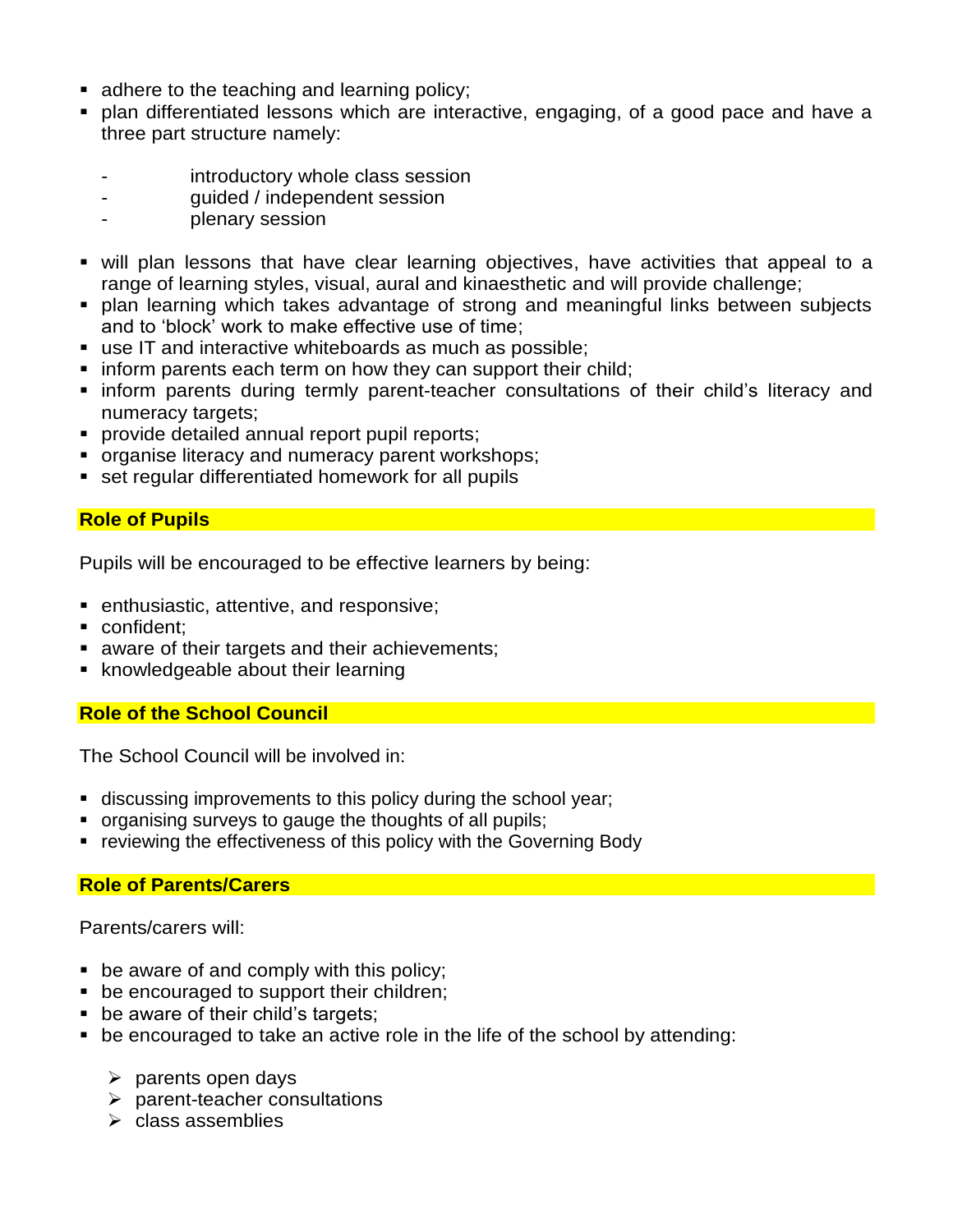- $\triangleright$  school concerts
- $\triangleright$  fundraising and social events
- be encouraged to work in school as volunteers;
- be asked to take part periodic surveys conducted by the school;
- ensure regular and punctual attendance;
- notify school on the first day of pupil absence;
- encourage effort and achievement:
- encourage completion of homework and return it to school;
- provide the right conditions for homework to take place;
- hand in homework on time:
- support the school Code of Conduct and quidance necessary to ensure smooth running of the school;
- ensure correct school uniform is worn

#### **Raising Awareness of this Policy**

We will raise awareness of this policy via:

- the School Prospectus
- the school website
- the Staff Handbook
- meetings with parents such as introductory, transition, parent-teacher consultations and periodic curriculum workshops
- school events
- meetings with school personnel
- communications with home such as newsletters
- reports such annual report to parents and Headteacher reports to the Governing Body
- information displays

# **Training**

All school personnel:

- have equal chances of training, career development and promotion
- receive training on this policy on induction which specifically covers:
	- $\triangleright$  Equal opportunities
	- ➢ Inclusion
	- $\triangleright$  The principles of good teaching
	- ➢ Delivering a good lesson
	- $\triangleright$  What constitutes good learning
	- ➢ Classroom learning environment
	- ➢ Planning
	- ➢ Differentiation
	- ➢ Marking
	- ➢ Lesson observations
	- ➢ Homework
	- ➢ Analysing data